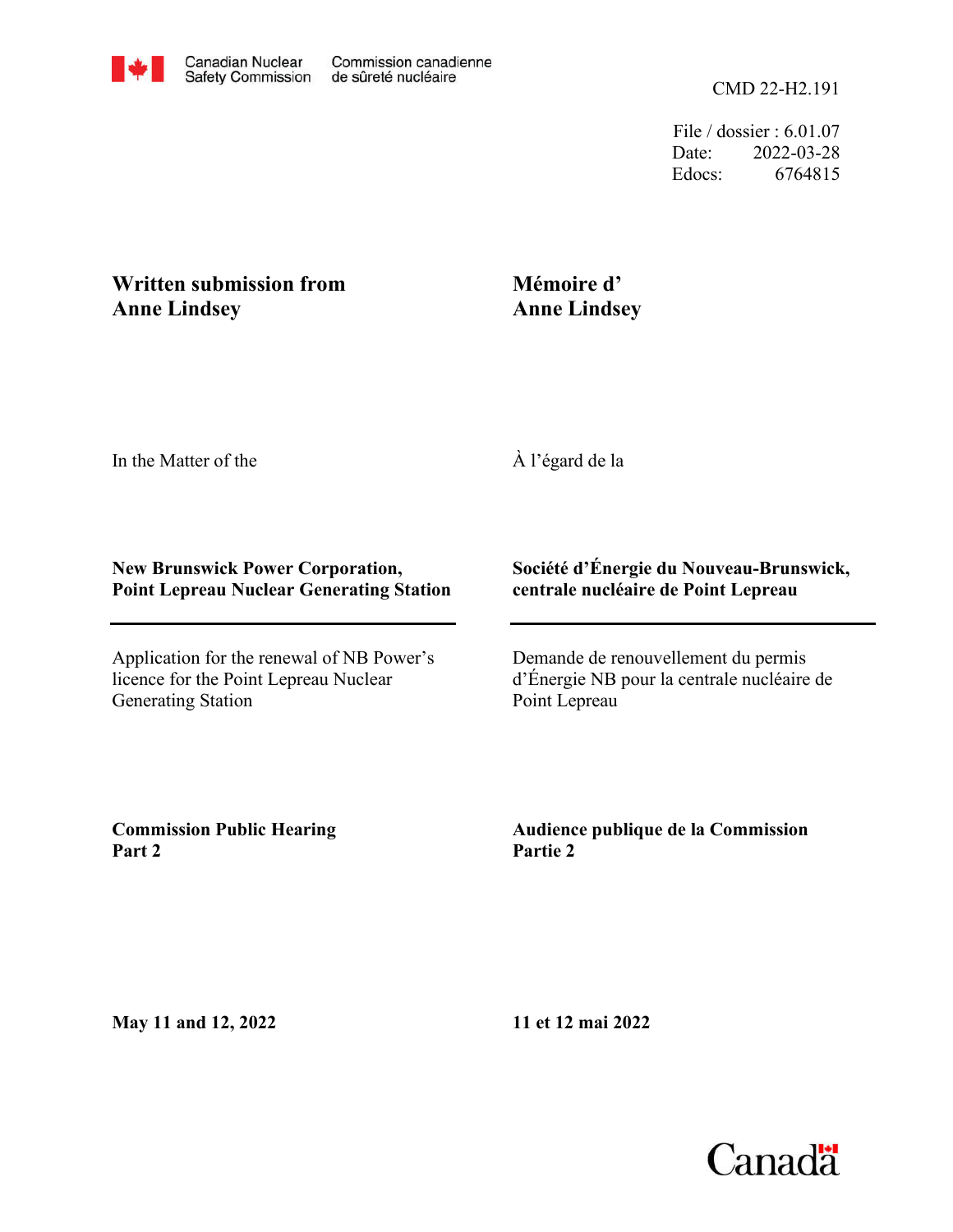From: Sent: To: Subject: Intervention PLNGS Hearing Ref. 2022-H-02 Interventions / Interventions (CNSC/CCSN) March 28, 2022 3:54 PM Anne Lindsey

Please consider this email my written intervention to the Canadian Nuclear Safety Commission, regarding the licence renewal of the NB Power Point Lepreau Nuclear Generating Station.

I am a citizen of Manitoba, a mother and grandmother concerned about the legacy of nuclear wastes we Canadians are delegating to future generations, and about the ongoing threats posed by nuclear power generation, including regular radioactive emissions.

I am very opposed to the proposal to grant NB Power a 25 year operating license renewal for the Point Lepreau Nuclear Generating Station. In general, license renewals are for 5 year periods, and this would be appropriate for Point Lepreau, given its age and the likely need for decommissioning in the short term.

The power generated at Point Lepreau is extremely expensive and the overall costs of the plant have meant accrual of a massive debt to the Province. Given the comparative affordability of renewables and efficiency measures, a future New Brunswick government may decide to close the plant and transition entirely to these safer alternatives. Locking in a 25-year license effectively shuts down public input about the future of the plant and the future of energy generation in the province at a time when the realities of climate change demand nimble action.

While I believe that those living in proximity to the plant, both in New Brunswick and around the Bay of Fundy, should have some priority when this decision is made, a 25-year license granted in this instance may set a precedent for long term licensing of other nuclear facilities across the country, further limiting public commentary and necessary oversight of their safety and performance.

As noted above, I'm deeply concerned about the radioactive waste accumulating in Canada, and the process being undertaken to eventually bury this waste deep underground. One of the sites under consideration for this problematic "solution" is in NW Ontario, located on the watersheds that drain into Lake Winnipeg. This risks that this plan poses, which include the need for transportation of highly toxic and dangerous wastes many thousands of kilometres, are extraordinary and unacceptable. Because no reasonable solution to the problem of radioactive waste exists, the CNSC should not continue to license nuclear power plants beyond what is needed to decommission them.

Thank you for your attention to my concerns. Please do NOT grant a 25-year license renewal to NB Power for Point Lepreau.

Sincerely, Anne Lindsey

Anne Lindsey